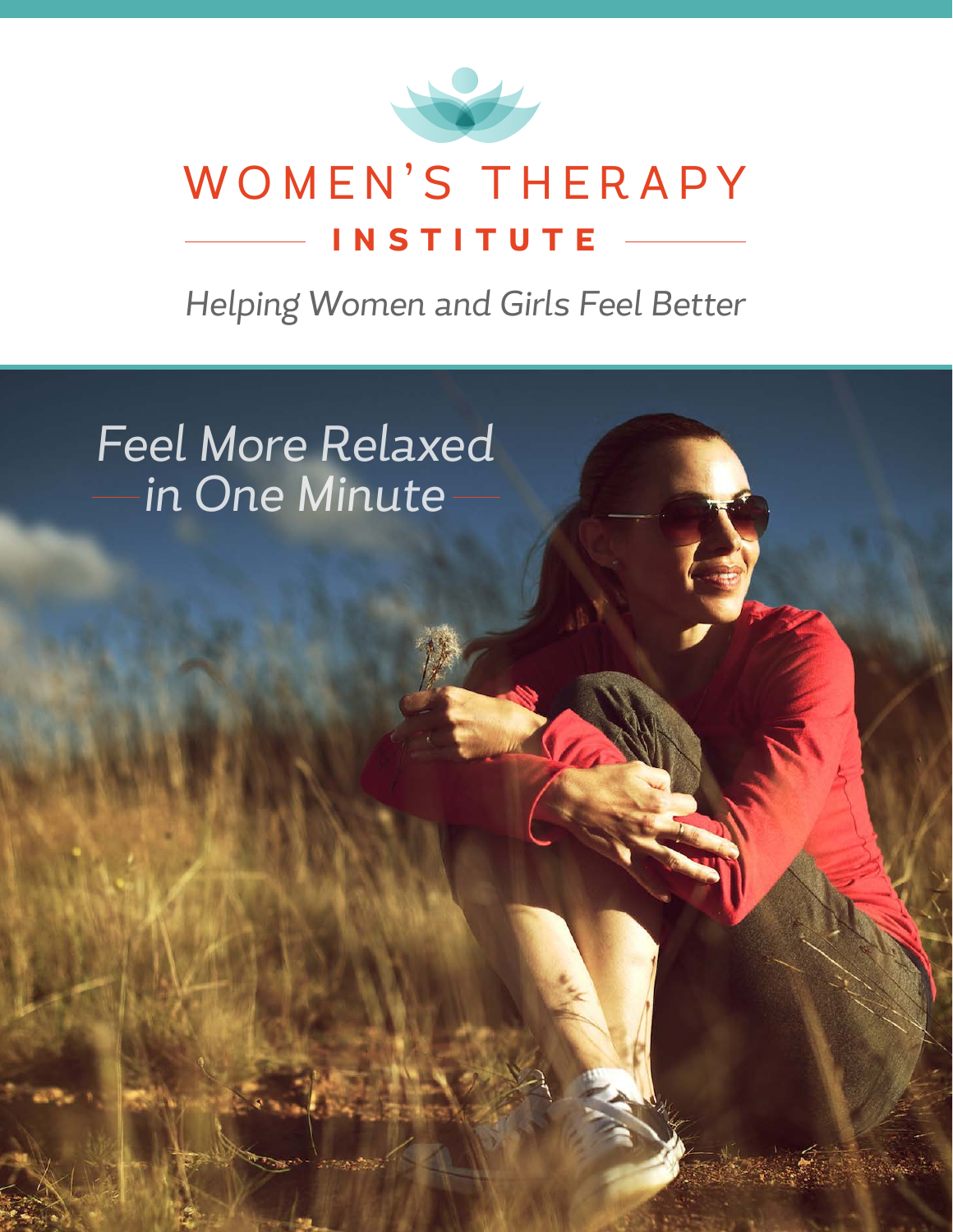

# *Why does anxiety happen?*

We humans are a fairly intelligent species but our brains are slow to evolve. Our brain naturally seeks safety and wants us to survive. **When we encounter a threat, our brains go into a "survival mode" aka the "3F's"**. The 3F's are fight, flight and freeze. 3F's is a way for us to stay alive so we can either pummel (fight), run (flight) or hide from (freeze) the wooly mammoth that's trying to eat us.

Usually our brains are able to calm down after the threat so we can go about our day but it's hard for some to calm down. When we cannot calm down, we constantly worry about the next wooly even when the wooly is nowhere near us. That's a brief history of anxiety.

# *What does Anxiety look like?*

Sometimes our slow-evolved brains have a hard time telling the difference between stress and actual threat. **It's safe to say that nowadays there is no wooly mammoth chasing after us but our brains don't know better.** Most people view stress as some unpleasant threat; that means we still go into the 3F's and feel anxious with modern-day non-threatening stressors such as getting tasks done, worrying about what others think, etc.

A person with anxiety tend to overthink and feel overwhelmed to the point that it's hard to eat, sleep and do other daily functions. Over time, they may even have various health problems because of the anxiety. They may also snap at others (fight), avoid people or things (flight) or withdraw (freeze). With that being said, **it's not uncommon for you to feel agitated, angry, or even feeling "blah" when you are anxious**.

# *Is it my fault that I have anxiety?*

No. Some people are easy-go-lucky, and some people worry easily. **We are all different individuals, have different genetic make-up and personalities and therefore respond to stress differently.** It's like some people are born with longer legs and can jump higher; we are all just made differently.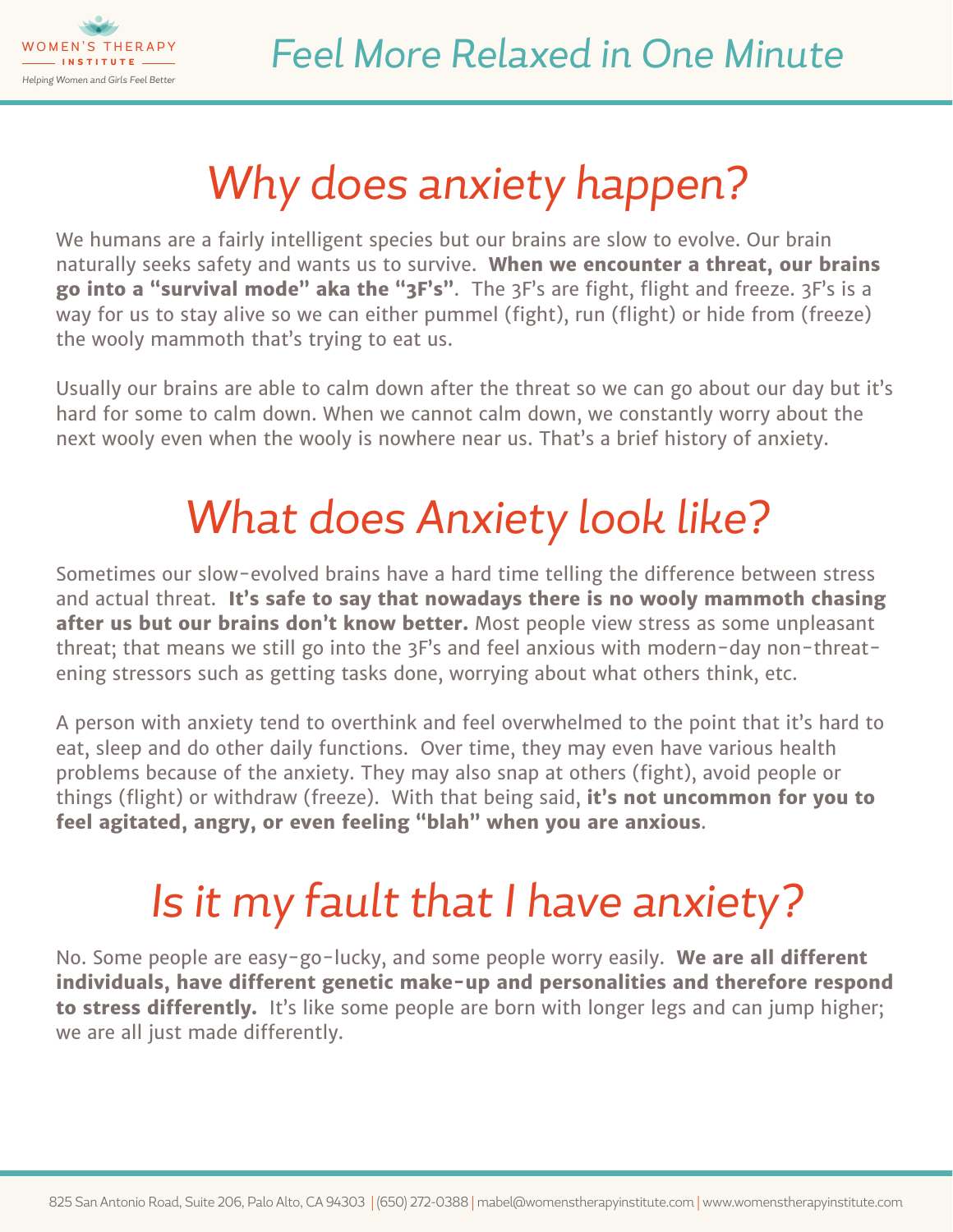

#### *What can I do to feel more relaxed in one minute?*

When we feel stressed and go into the 3F's, we tend to breath too shallow or too fast to get more oxygen so we can fight harder, run faster and hide better. One calming method is to slow down the breathing. Try taking very slow, very deliberate breaths. Take 4 seconds to breathe in. Hold for 2 seconds. Then breathe out for 6 to 7 seconds. This will help you regain some of your carbon dioxide while still allowing you to breathe comfortably.

So let's try slowing your breath now. It may be easier to follow a clock if you are new at this. Practice makes habit. Count slowly in your mind with every inhale, hold and exhale. It's easier to remember this by name: **4-2-6 Breathing**.

> *Inhale* 1-2-3-4 (seconds) *Hold* 1-2 (seconds) *Exhale* 1-2-3-4-5-6 (seconds)

Try this for one minute. Repeat if necessary. The best thing about this breathing techniques is that you can do it even in the middle of the task. The most effective is to practice it right before going to bed to slow your mind down.

### *What else can I do?*

If slow breathing is hard for you, or if you have medical condition that makes breathing difficult or if you want to find more ways to ease your anxiety, consider talking to a licensed therapist or a qualified health professional who is experienced in anxiety. **A good therapist is able to listen, help you understand your thinking pattern, teach relaxation techniques, and tailor a therapeutic plan that best fits you.** The first session is usually paperwork and getting to know each other, so give it a few sessions before deciding whether the therapist is right for you.

While nobody's life is completely worry-free, but anxiety can be manageable and it doesn't have to control your whole life. You don't need to do this alone. Contact *Women's Therapy Institute* today!

#### *Phone: (650) 272-0388 Schedule: [womenstherapyinstitute.fullslate.com](http://womenstherapyinstitute.fullslate.com)*